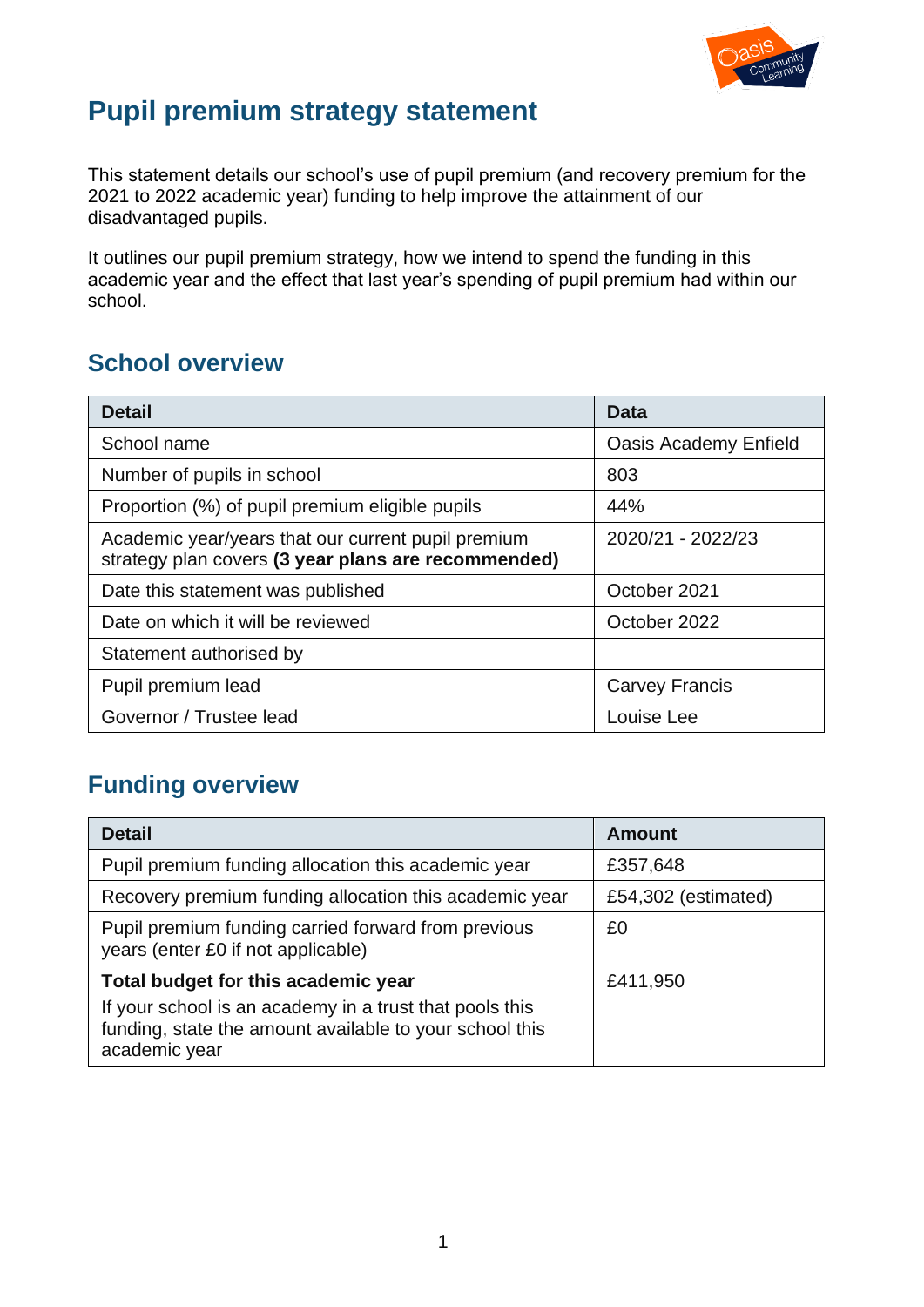

# **Part A: Pupil premium strategy plan**

## **Statement of intent**

At OAE, the objective for our pupil premium students is that year on year, their achievement and attainment at the very least, matches those of non-pupil premium students.

Our current pupil premium strategy works towards this objective by ensuring that quality first teaching is our first priority. Our expectations are that lessons are pitched high and 'scaffolded down' so that all students can access the learning no matter their starting point. When this happens, students will rise to the challenge and even exceed our expectations. Our high expectations of students permeate everything we do therefore our pupil premium strategy and its key principles are an integral part of what our teachers do for every student, every day in every lesson

The key principles for our strategy are:

- $\checkmark$  Quality first Teaching and where appropriate, additional intervention opportunities are an entitlement for all pupils. No pupil will be left behind.
- $\checkmark$  A high level of literacy, underpinned by a rigorous reading strategy, is the most important factor in a student being able to access the taught curriculum.
- $\checkmark$  Wide access to cultural and personal capital opportunities is important for the wellbeing, engagement, and happiness of our pupils, which will in turn encourage good attendance and punctuality to school and lessons.
- $\checkmark$  The key principles above should result in the following measures which have been carried over from 2020/21. These are:

#### **Progress 8**

The aim is to achieve an aspirational and ambitious target of 0 for disadvantaged boys. (NA for disadvantaged pupils is -0.45 and the NA for disadvantaged boys is -0.78)

#### **Attainment 8**

The aim is to achieve an attainment 8 of 50.3 (which is the current NA for non-disadvantaged students. The NA for all students is 43.2).

### **% Grade 5+ in English and maths**

The aim is achieve a percentage of 43.2% (current NA for all students).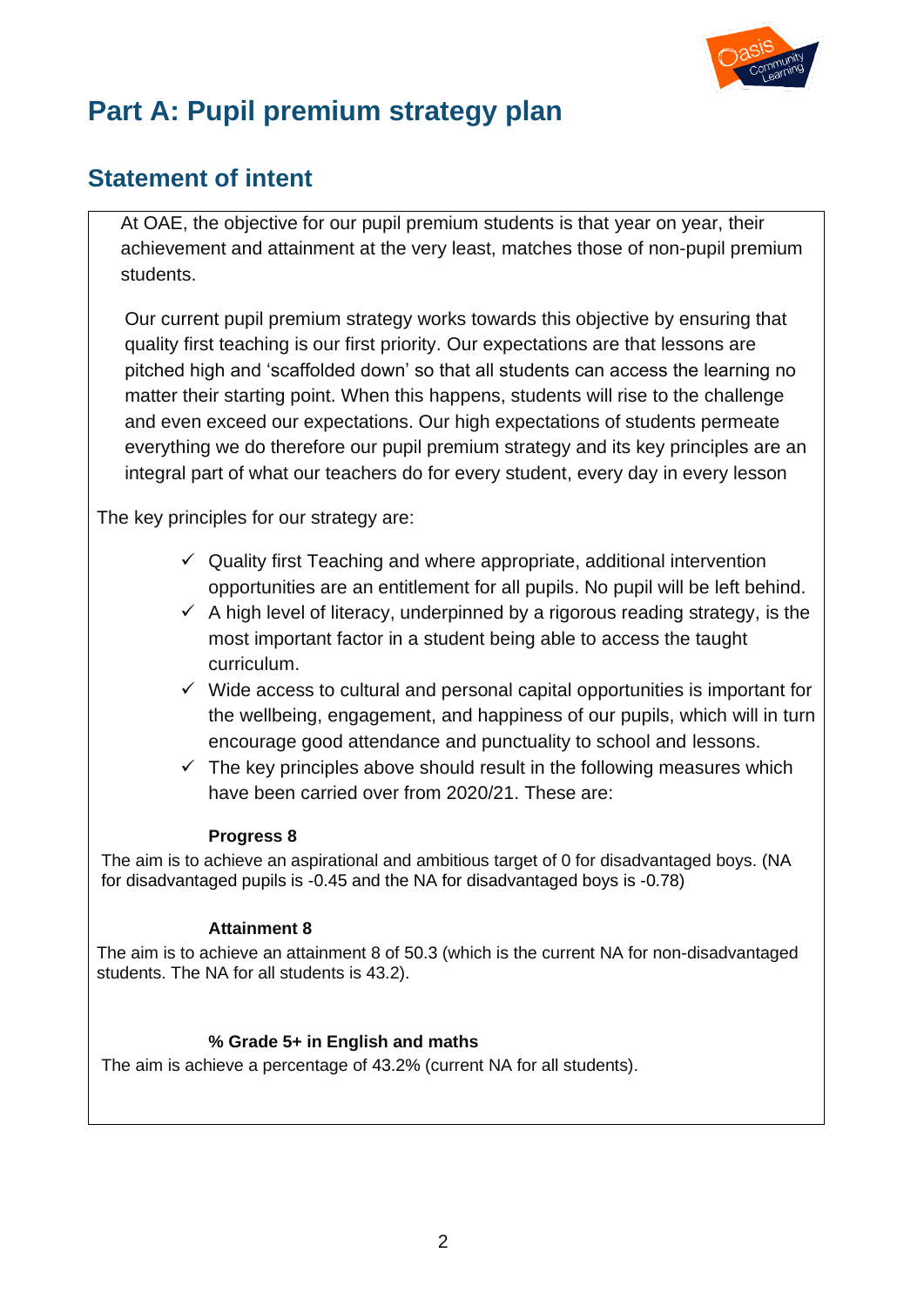

# **Challenges**

This details the key challenges to achievement that we have identified among our disadvantaged pupils.

| <b>Challenge</b><br>number | <b>Detail of challenge</b>                                                                                                                                                                                                                                                                                                                                           |
|----------------------------|----------------------------------------------------------------------------------------------------------------------------------------------------------------------------------------------------------------------------------------------------------------------------------------------------------------------------------------------------------------------|
| 1                          | Teaching that consistently takes into account the needs of PP students                                                                                                                                                                                                                                                                                               |
| $\overline{2}$             | Low levels of literacy and oracy particularly in PP boys. EEF reports<br>have found that many students have reversed rather than improved<br>their reading levels over the last two academic years due to COVID.<br>This will impact PP students who tend to have less access to books at<br>home.                                                                   |
| 3                          | Current inconsistent formative assessment and feedback across<br>classes - in particular confident teacher knowledge of how to feedback<br>to pupils so that they can achieve the highest grades 7 - 9                                                                                                                                                               |
| 4                          | Due to COVID, over the last 2 academic years all pupils in Yrs $7 - 13$<br>have gaps in knowledge and a range of misconceptions in their<br>education. A range of internal and externally sourced interventions will<br>be made available to the students that need it most.                                                                                         |
| 5                          | Again, due to COVID, students have been unable to engage with a wide<br>range of enrichment activities, visits and trips. This is an important<br>aspect of their access to the academic curriculum as it ensures that<br>students not only attend well and engage with school but also enjoy the<br>wider benefits that access to cultural capital offers students. |
| 6                          | Some students are consistently arriving late to school, lessons or<br>truanting. A system is needed to track attendance carefully and put in<br>place appropriate interventions and sanctions.                                                                                                                                                                       |

### **Data to support challenges – please see our statement on page 11 that provides context to the data below**

| 2020/21 TAGS                 | <b>Progress 8</b>           | % Above and<br>on Target | % On Target | % Below target |
|------------------------------|-----------------------------|--------------------------|-------------|----------------|
| <b>Whole Cohort</b><br>(155) | 0.175                       | 55.4                     | 19.1        | 39.6           |
| EAL (98)                     | $N/A$ - lack of<br>baseline | 58.7                     | 18.7        | 35.2           |
| Boys (85)                    | $-0.312$                    | 47.3                     | 19.0        | 49.0           |
| SEN (30)                     | $-0.119$                    | 54.1                     | 23.9        | 42.2           |
| <b>Pupil Premium</b><br>(75) | $-0.163$                    | 48.9                     | 18.3        | 46.3           |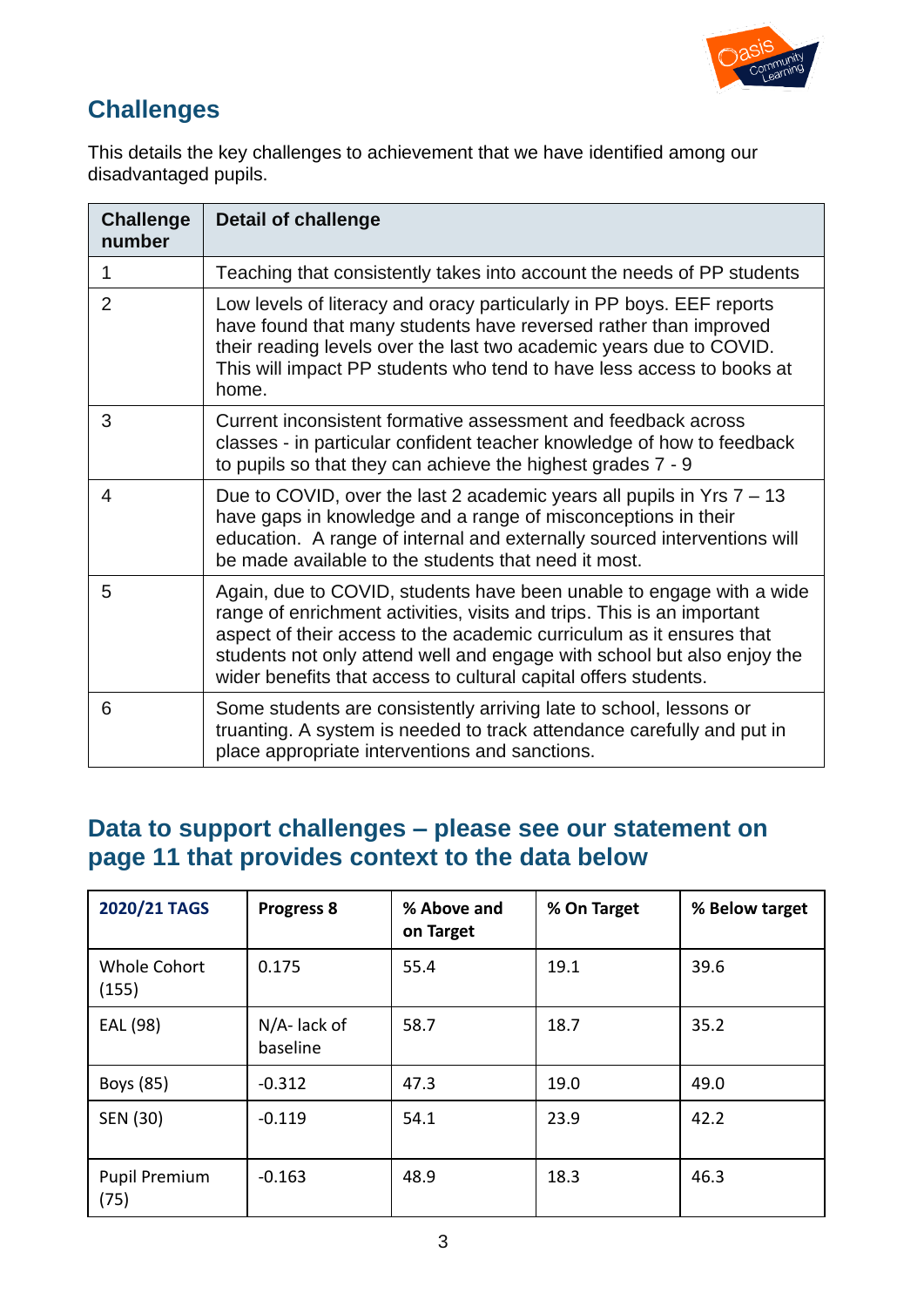

### **Intended outcomes**

This explains the outcomes we are aiming for **by the end of our current strategy plan**, and how we will measure whether they have been achieved.

| <b>Intended outcome</b>                                                                                                                                                                                                                                                                | <b>Success criteria</b>                                                                                                                                                                                                                                                                                                          |
|----------------------------------------------------------------------------------------------------------------------------------------------------------------------------------------------------------------------------------------------------------------------------------------|----------------------------------------------------------------------------------------------------------------------------------------------------------------------------------------------------------------------------------------------------------------------------------------------------------------------------------|
| Teaching that consistently takes into account<br>the needs of PP students                                                                                                                                                                                                              | The quality assurance strategy for teaching<br>disadvantaged students will show a good or<br>better standard of teaching and learning<br>with no inadequate teaching throughout the<br>academy. Where inadequate teaching<br>exists, robust measures are in place to<br>improve this.                                            |
|                                                                                                                                                                                                                                                                                        | Books demonstrate high quality teaching<br>and learning. The books demonstrate<br>quality feedback that enable students to<br>make good progress.                                                                                                                                                                                |
|                                                                                                                                                                                                                                                                                        | Higher expectations and aspirations of<br>disadvantaged students, based on<br>aspirational target setting will result in<br>improved progress for al students<br>throughout the year.                                                                                                                                            |
|                                                                                                                                                                                                                                                                                        | A highly effective curriculum will drive<br>progress in disadvantaged students<br>ensuring they develop the core knowledge<br>and skills they need to be successful.                                                                                                                                                             |
| High levels of literacy and oracy particularly in<br>PP boys.                                                                                                                                                                                                                          | Improve the reading ages in KS3 and PP<br>boys in KS4 so that students at least meet<br>national average for reading age.                                                                                                                                                                                                        |
|                                                                                                                                                                                                                                                                                        | Improve the reading age of all students so<br>that they are at least in line with their<br>expected reading age.                                                                                                                                                                                                                 |
| Consistent formative assessment and<br>feedback across the academy- in particular<br>confident teacher knowledge of how to<br>feedback in order to achieve a grade 7 - 9                                                                                                               | Teachers use formative feedback tools such<br>as mini whiteboards, go formative, and other<br>assessment methods such as book marking<br>to provide a constant cycle of quality<br>questioning, assessment and feedback<br>throughout lessons.                                                                                   |
| Gaps in curriculum knowledge and<br>misconceptions addressed and dealt with<br>through catch-up and other intervention<br>strategies. This will ensure that students are<br>secure in their knowledge and skills according<br>to the stage of the curriculum they are<br>currently at. | Effective data analysis based on accurate<br>assessments will result in interventions<br>being allocated to those disadvantaged<br>students that need it the most.<br>Intervention sessions will be quality assured<br>for effectiveness and progress tracked. This<br>will result in the progress of disadvantaged<br>students. |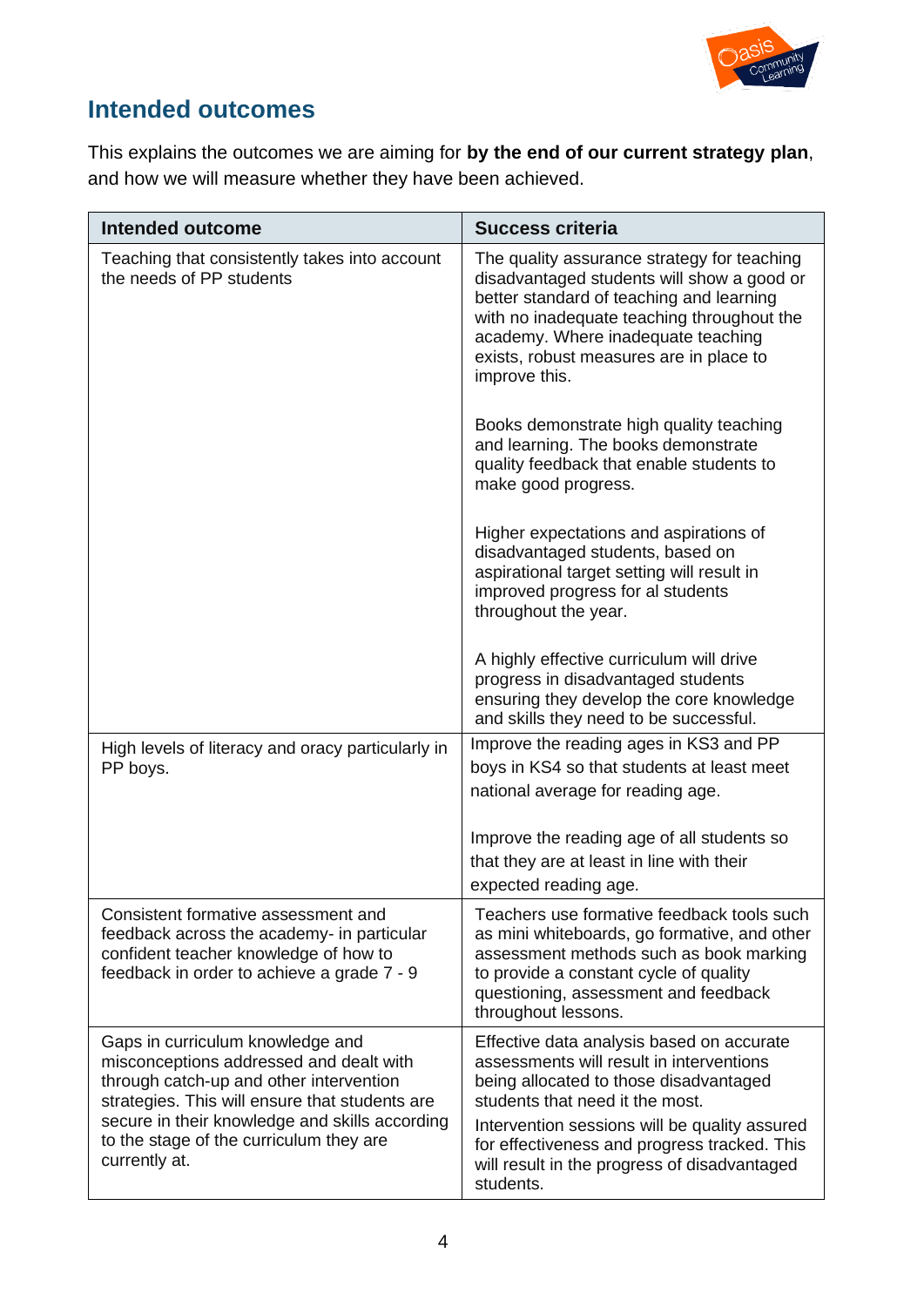

| All students get the chance to engage with a<br>wide range of enrichment activities, visits and<br>trips as well as personal character and SMSC<br>development opportunities to ensure that<br>students not only attend well and engage with<br>school but also enjoy the wider benefits that<br>access to quality cultural capital offers. | A wide range of enrichment activities are<br>available to all students.<br>Enrichment activities will result in better<br>student wellbeing as well as developing<br>cultural capital within the students at the<br>Academy. |
|---------------------------------------------------------------------------------------------------------------------------------------------------------------------------------------------------------------------------------------------------------------------------------------------------------------------------------------------|------------------------------------------------------------------------------------------------------------------------------------------------------------------------------------------------------------------------------|
| All students are motivated to arrive on time to                                                                                                                                                                                                                                                                                             | Constantly improving levels of punctuality                                                                                                                                                                                   |
| school and lessons.                                                                                                                                                                                                                                                                                                                         | according to Bromcom data.                                                                                                                                                                                                   |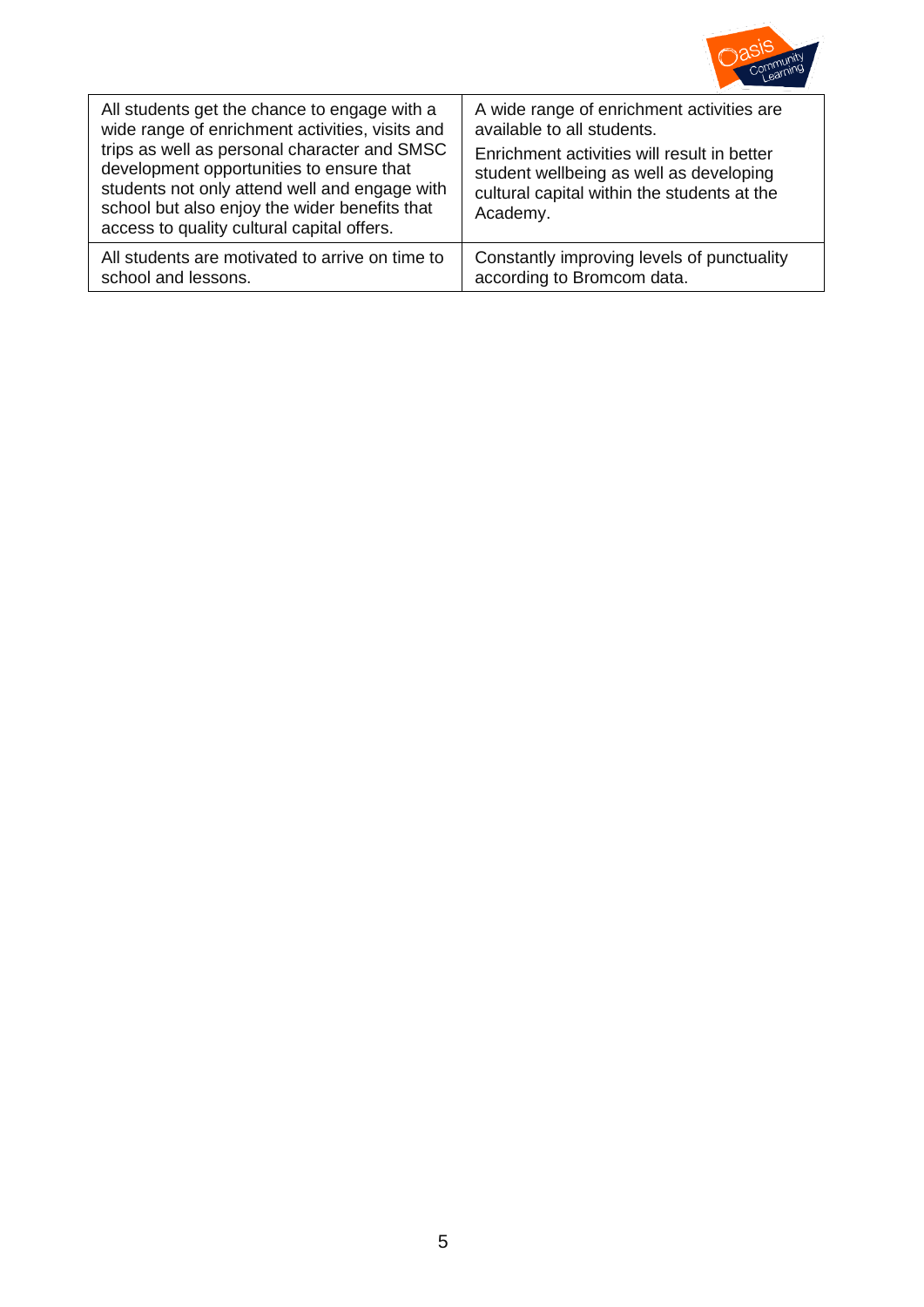

### **Activity in this academic year**

This details how we intend to spend our pupil premium (and recovery premium funding) **this academic year** to address the challenges listed above.

### **Teaching (for example, CPD, recruitment and retention)**

Budgeted cost: £ *[230,000]*

| <b>Activity</b>                                                                                     | Evidence that supports this approach                                                                                                                                                                                                                                                                                                                                                                        | <b>Challenge</b><br>number(s)<br>addressed |
|-----------------------------------------------------------------------------------------------------|-------------------------------------------------------------------------------------------------------------------------------------------------------------------------------------------------------------------------------------------------------------------------------------------------------------------------------------------------------------------------------------------------------------|--------------------------------------------|
| Improve the progress of<br>disadvantaged students<br>through high quality<br>teaching and learning. | Research from the NFER shows that high quality<br>teaching and learning can make 12 months<br>difference in student progress.                                                                                                                                                                                                                                                                               | $\mathbf{1}$                               |
|                                                                                                     | Recent evidence in the EEF research shows that<br>it is important to develop the subject knowledge<br>of teachers but also to focus on teacher's<br>pedagogical content i.e. Knowledge of how to<br>teach that particular subject.                                                                                                                                                                          |                                            |
|                                                                                                     | Teachers will be able to provide feedback to<br>pupils at a high level (grades $7 - 9$ ) via                                                                                                                                                                                                                                                                                                                |                                            |
|                                                                                                     | Moderators' reports, exam board<br>moderator/marker training                                                                                                                                                                                                                                                                                                                                                |                                            |
|                                                                                                     | through examination board visits planned<br>$\bullet$<br>for 2020/21                                                                                                                                                                                                                                                                                                                                        |                                            |
|                                                                                                     | through the process of lesson study.<br>Which will take place during the 2 <sup>nd</sup> and<br>3 <sup>rd</sup> terms                                                                                                                                                                                                                                                                                       |                                            |
|                                                                                                     | The academy has developed a structured<br>approach to in-class intervention for PP students<br>called Data, Intervention and Analysis Log<br>(DIAL). Teachers analyse data at the end of<br>each data drop and target the bottom 20% of<br>pupils for progress, for in-class intervention.<br>Invariably, these will be our PP students. This<br>structured approach means that no child is left<br>behind. |                                            |
|                                                                                                     | In class intervention strategies are made up of<br>the academy's 5 Principles for Progress, one of<br>which is to get to know your students, not just<br>the data but personally. Teachers are expected<br>to be able to identify who the pupil premium<br>students are in their classes through their data<br>sheets, seating plans and through the 'market                                                |                                            |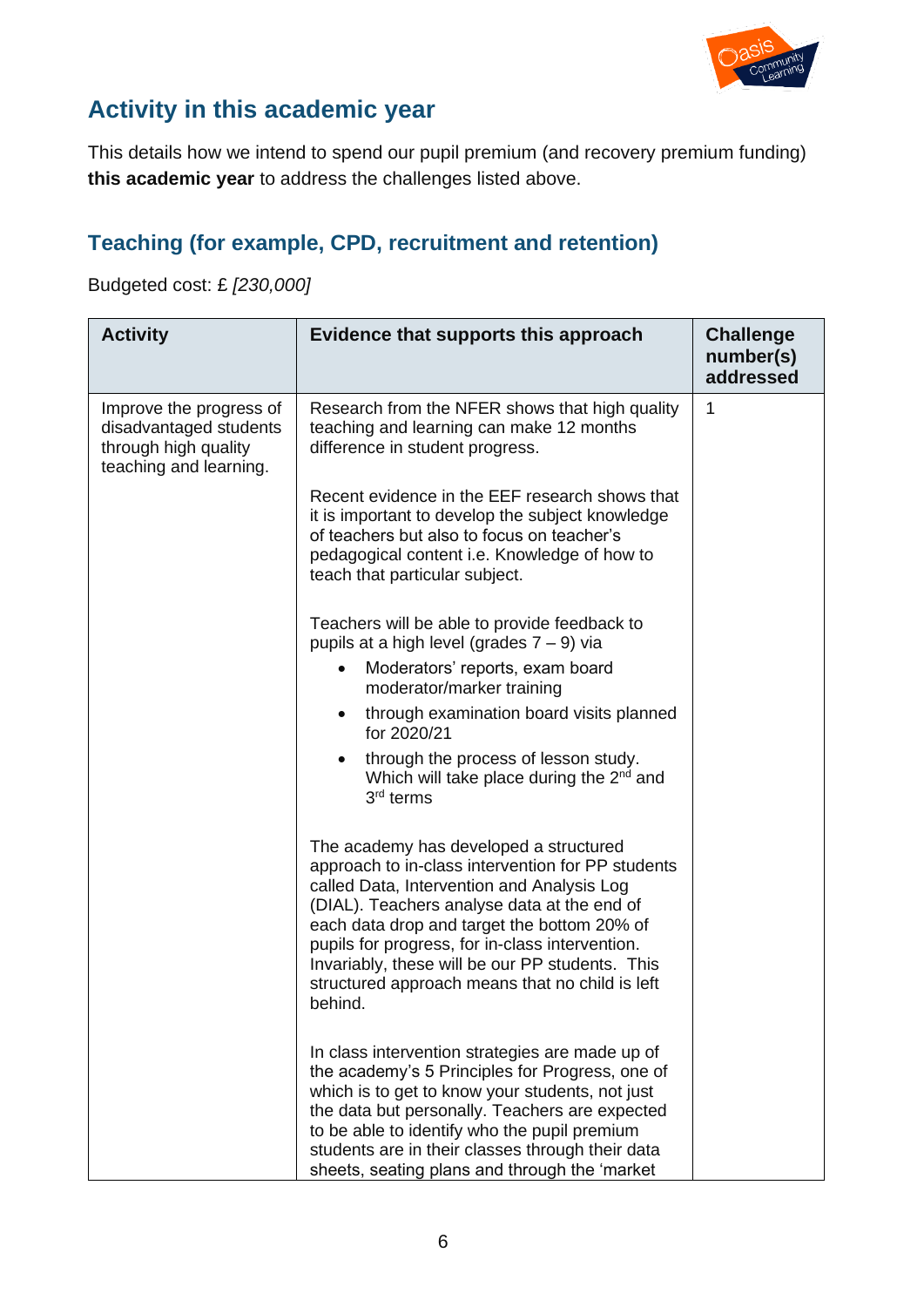

|                                                                                                                                           | place' CPD opportunity which took place early in<br>September.                                                                                                                                                                                                                                                                                                                                                                                                                                                                                                                                                                                                                                                                                                                 |                |
|-------------------------------------------------------------------------------------------------------------------------------------------|--------------------------------------------------------------------------------------------------------------------------------------------------------------------------------------------------------------------------------------------------------------------------------------------------------------------------------------------------------------------------------------------------------------------------------------------------------------------------------------------------------------------------------------------------------------------------------------------------------------------------------------------------------------------------------------------------------------------------------------------------------------------------------|----------------|
| Low levels of literacy<br>and oracy partiacularly<br>in PP boys                                                                           | Accelerated reader will be used in all KS3<br>classes and as part of the targeted boys in Yr 10<br>Pupil Premium literacy project. Accelerated<br>Reader has been shown to have impact both<br>from National data and from the data in other<br>schools.                                                                                                                                                                                                                                                                                                                                                                                                                                                                                                                       | $\overline{2}$ |
|                                                                                                                                           | Boys that do not like to read have access to a<br>wide range of comic book and manga novels<br>which has proved to be an extremely popular<br>choice for boys in Years $10 - 13$ .                                                                                                                                                                                                                                                                                                                                                                                                                                                                                                                                                                                             |                |
|                                                                                                                                           | All pupils are encouraged to become word rich<br>through reading and acquiring a broad<br>vocabulary. This is explicitly taught throughout<br>the English curriculum 'The word rich will get<br>richer while the word poor will get poorer'<br>Rigney, the Matthew Effect p.76.                                                                                                                                                                                                                                                                                                                                                                                                                                                                                                |                |
|                                                                                                                                           | Reading also takes place during tutor time, there<br>are a range of fiction and non-fiction titles to<br>choose from. This activity is carried out as a<br>whole class reading activity. There is dedicated<br>curriculum time set aside for Accelerated Reader<br>and reading out loud takes place across the<br>curriculum in every subject. Oracy takes place<br>during tutor time as students discuss the big<br>question of the week. "Provide time and support<br>for teachers to define high quality reading and in<br>turn oracy so that this in turn can be translated<br>into high quality writing in all subjects, dependant<br>on the demands of the subject." What is<br>Disciplinary Literacy and Why does it Matter? By<br>Timothy and Cynthia Shanahan (2012). |                |
|                                                                                                                                           | Students who have lower reading ages have<br>access to Ruth Miskin and Lexia reading<br>intervention programs which have both been<br>evaluated and proven to be effective nationally.                                                                                                                                                                                                                                                                                                                                                                                                                                                                                                                                                                                         |                |
| Effective formative and<br>summatiave<br>assessment. Teachers<br>are clear what a grade<br>7 – 9 looks like and how<br>to assess for this | The EEF research as well as John Hattie's<br>extensive research concur that effective<br>formative assessment and feedback will provide<br>PP pupils with the most effective, value for<br>money means of making progress.                                                                                                                                                                                                                                                                                                                                                                                                                                                                                                                                                     | 3              |
| accurately.                                                                                                                               | Feedback can be verbal or written but it must<br>improve student's understanding of the taught<br>curriculum and help them to embed that<br>feedback over time. Dylan William carried out a<br>training for OAE recently and explained that<br>there are lots of so called teaching strategies                                                                                                                                                                                                                                                                                                                                                                                                                                                                                 |                |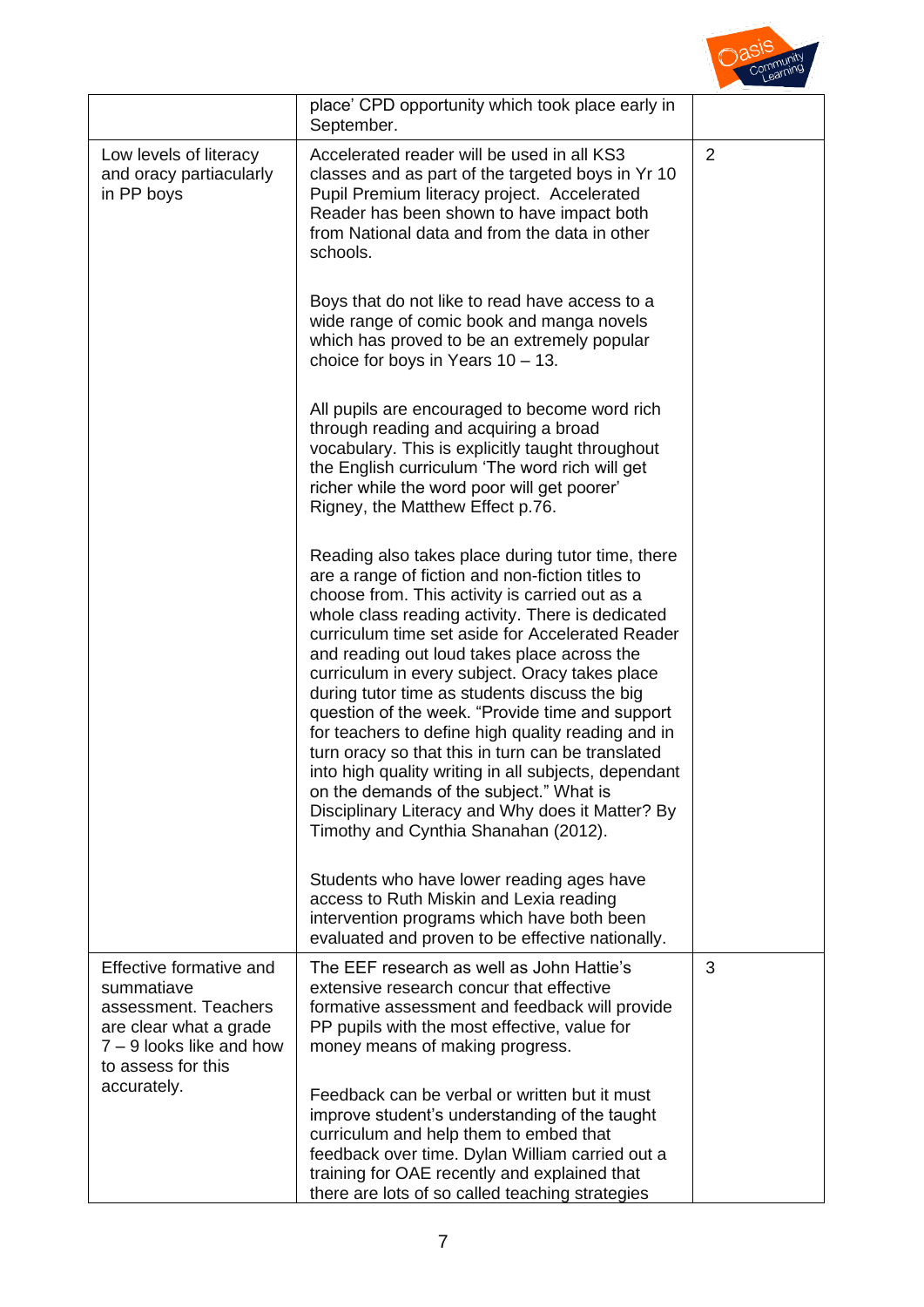

that do not work but what research tells us does work is that high quality questioning, constant formative assessment followed by quality feedback will move students on rapidly.

### **Targeted academic support (for example, tutoring, one-to-one support structured interventions)**

Budgeted cost: £ *[51,000]*

| <b>Activity</b>                                                                                            | Evidence that supports this approach                                                                                                                                                                                                                                                                                                                                                                                                                                                                                                                                                                                                      | <b>Challenge</b><br>number(s)<br>addressed |
|------------------------------------------------------------------------------------------------------------|-------------------------------------------------------------------------------------------------------------------------------------------------------------------------------------------------------------------------------------------------------------------------------------------------------------------------------------------------------------------------------------------------------------------------------------------------------------------------------------------------------------------------------------------------------------------------------------------------------------------------------------------|--------------------------------------------|
| Yr 11 after school<br>intervention<br>Saturday study space.<br>Saturday 1:3 external<br>tutor intervention | The 2020/2021 TAGs show that 40% of pupils<br>are not achieving their targets.<br>We want to provide extra support to ensure high<br>attainment and progress for all our students.<br>Small group interventions with highly qualified<br>staff are known to be effective according to the<br>EEF.<br>Many of our students do not have a quiet place<br>to study at home. Students have access to their<br>very own iPads. It is important to provide a quiet,<br>supervised study environment for independent<br>study.<br>Other support may take the form of additional<br>resources such as revision guides, workbooks,<br>flash cards. | 4                                          |
|                                                                                                            | A range of PixL intervention workbooks, tools<br>and activities will be made available to students.                                                                                                                                                                                                                                                                                                                                                                                                                                                                                                                                       |                                            |
| Year 10 Boys pixl<br>literacy project                                                                      | Internal assessments show that approximately<br>50% of Year 10 students are not achieving their<br>targets.                                                                                                                                                                                                                                                                                                                                                                                                                                                                                                                               | $\overline{4}$                             |
| Saturday study space<br>Saturday 1:3 external<br>tutor intervention                                        | We want to provide extra support to ensure high<br>attainment and progress. Small group<br>interventions with highly qualified staff are known<br>to be effective according to the EEF. This<br>intervention will be available in all EBACC<br>subjects.                                                                                                                                                                                                                                                                                                                                                                                  |                                            |
| KS3 40 mins per week<br>Maths and English<br>intervention                                                  | Internal assessments show that approximately<br>50% of KS3 students are not achieving their<br>targets.                                                                                                                                                                                                                                                                                                                                                                                                                                                                                                                                   | 4                                          |
| KS3 in school 1:3 Maths<br>and English tutoring                                                            | We want to provide extra support to ensure high<br>attainment and progress in English and Maths.                                                                                                                                                                                                                                                                                                                                                                                                                                                                                                                                          |                                            |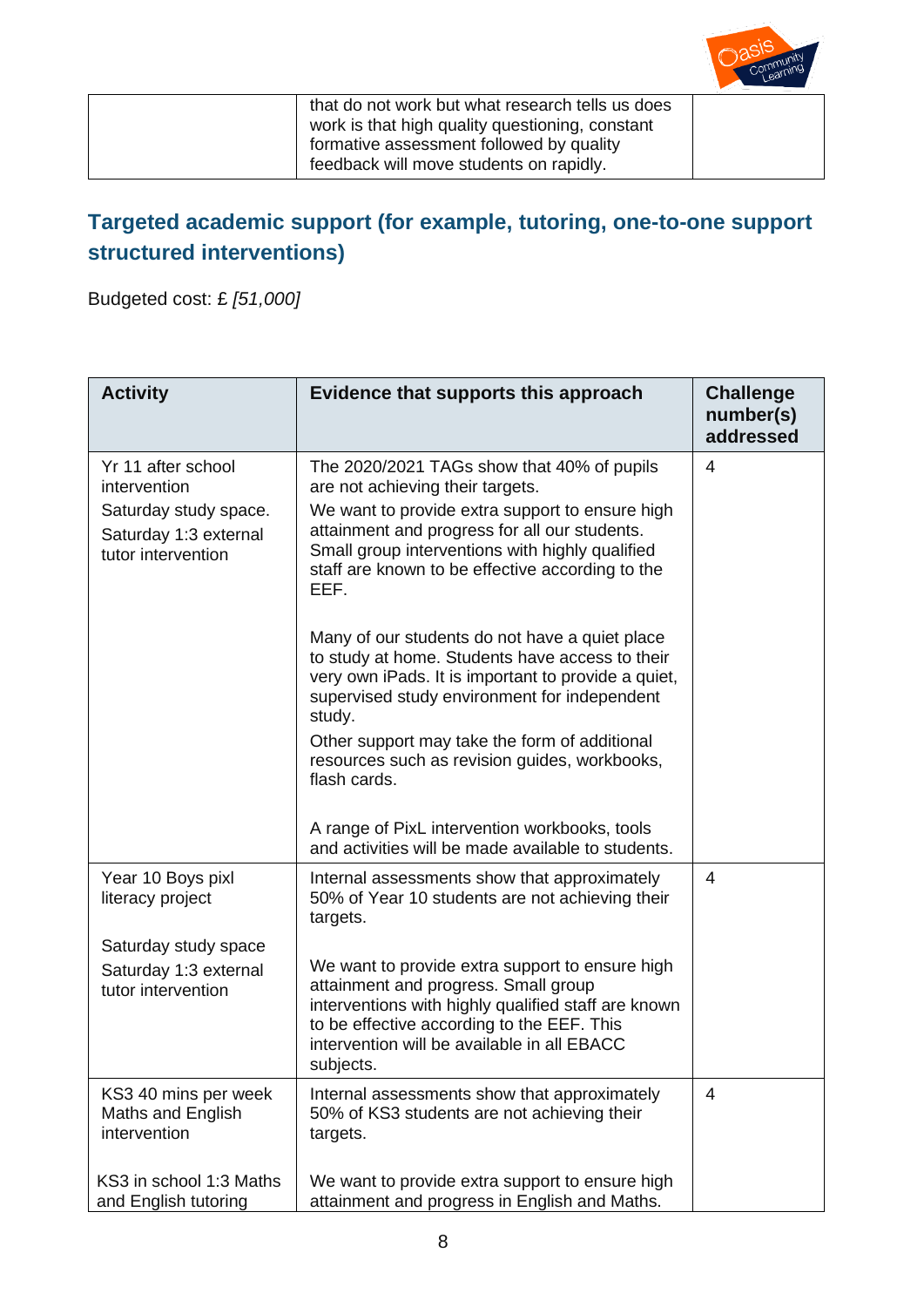

### **Wider strategies (for example, related to attendance, behaviour, wellbeing)**

Budgeted cost: £ *[130,000]*

| <b>Activity</b>                                                                                                                                                                                                                                                               | Evidence that supports this approach                                                                                                                                                                                                                                                                                                                                                                       | <b>Challenge</b><br>number(s)<br>addressed |
|-------------------------------------------------------------------------------------------------------------------------------------------------------------------------------------------------------------------------------------------------------------------------------|------------------------------------------------------------------------------------------------------------------------------------------------------------------------------------------------------------------------------------------------------------------------------------------------------------------------------------------------------------------------------------------------------------|--------------------------------------------|
| A wide range of<br>enrichment activities,<br>including the<br>opportunity to play a<br>musical instrument,<br>trips and visits to<br>promote<br>cultural capital<br>improved<br>attendance to<br>school,<br>improved<br>$\bullet$<br>enjoyment,<br>wellbeing and<br>behaviour | For the past two academic years, students have<br>had little opportunity to enjoy the wider benefits<br>of being in school due to COVID restrictions on<br>trips, visits and other enrichment activities.<br>Many of our disadvantaged pupils lack the<br>opportunities of their non-disadvantaged peers<br>and exposure to the wider world has a positive<br>impact on their aspirations and self-esteem. | 5                                          |
| Truanting and lateness<br>to lessons and school<br>eradicated                                                                                                                                                                                                                 | We can't improve pupil achievement and<br>attainment if students are not attending school or<br>lessons on time. NFER briefing for school<br>leaders identifies addressing attendance as a<br>key step to success.                                                                                                                                                                                         | 6                                          |

## **Total budgeted cost: £** *[410,000]*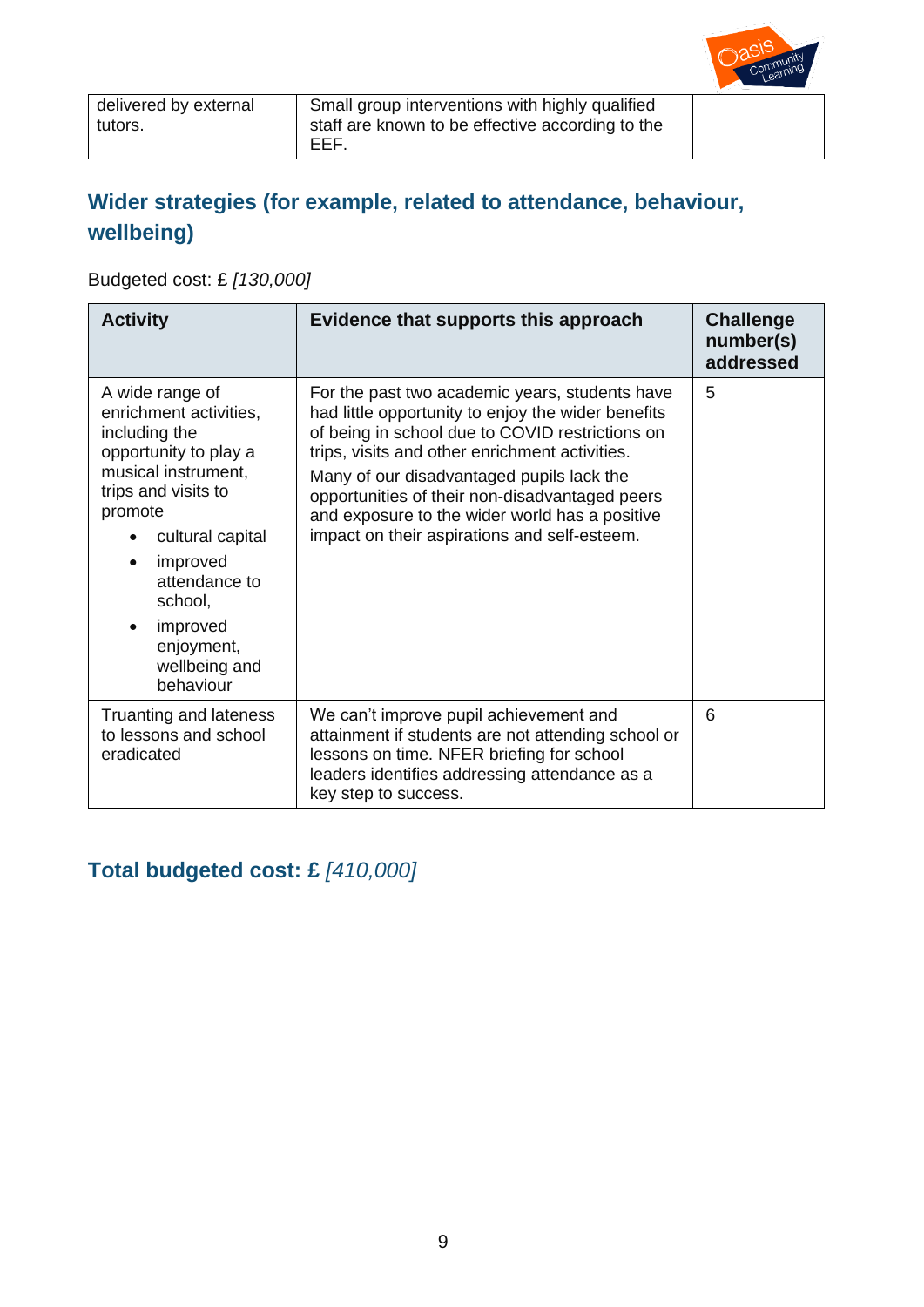

# **Part B: Review of outcomes in the previous academic year**

### **Pupil premium strategy outcomes**

This details the impact that our pupil premium activity had on pupils in the 2020 to 2021 academic year.

#### **OAE Pupil Premium Objectives 2020/21**

#### • **Progress 8**

The aim is to achieve an aspirational and ambitious target of 0 for disadvantaged boys. (NA for disadvantaged pupils is -0.45 and the NA for disadvantaged boys is -0.78)

#### • **Attainment 8**

The aim is to achieve an attainment 8 of 50.3 (which is the current NA for non-disadvantaged students. The NA for all students is 43.2).

#### • **% Grade 5+ in English and maths**

The aim is to achieve a percentage of 43.2% (current NA for all students).

#### • **Literacy**

Our aim is to improve the average reading age per year group so that 70+% of pupils are reading at their expected reading age.

#### • **Ebacc entry**

Our aim is to improve EBACC entry for disadvantaged pupils to 40% (NA for all pupils)

EBACC entry for disadvantaged\* pupils 2020/21 = 45%

Due to COVID and it's impact, we have been unable to accurately provide figures for the above measures. Pupil progress, attainment and % of Grade 5+ in English and Maths are not able to measured accurately due to external examinations being replaced by the TAGs process

| 2020/21 TAGS       | <b>Progress 8</b>          | % Above and<br>on Target | % On Target | % Below<br>target |
|--------------------|----------------------------|--------------------------|-------------|-------------------|
| Whole Cohort (155) | 0.175                      | 55.4                     | 19.1        | 39.6              |
| EAL (98)           | N/A- lack of base-<br>line | 58.7                     | 18.7        | 35.2              |
| Boys (85)          | $-0.312$                   | 47.3                     | 19.0        | 49.0              |
| SEN (30)           | $-0.119$                   | 54.1                     | 23.9        | 42.2              |
| Pupil Premium (75) | $-0.163$                   | 48.9                     | 18.3        | 46.3              |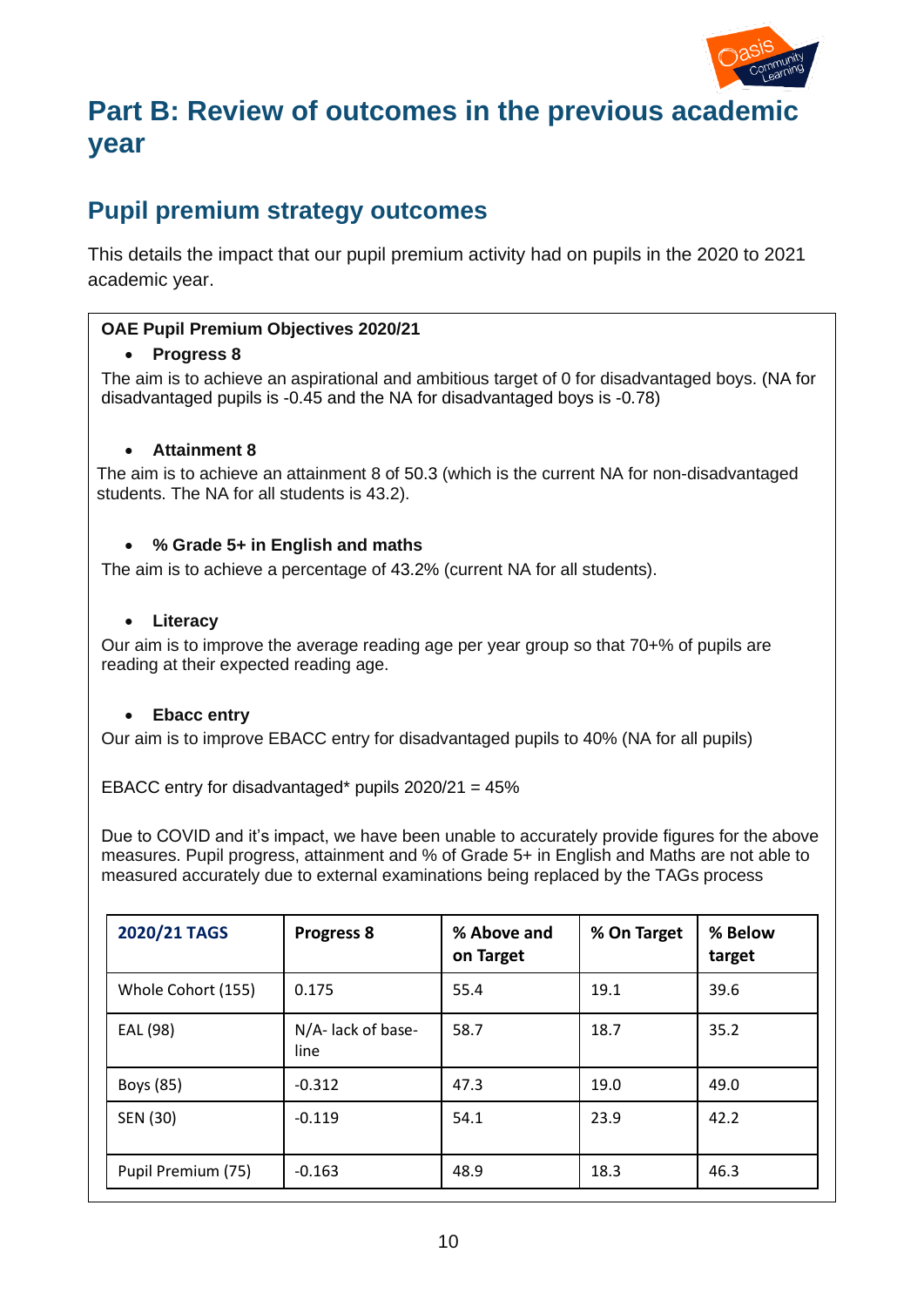

### **Externally provided programmes**

*Please include the names of any non-DfE programmes that you purchased in the previous academic year. This will help the Department for Education identify which ones are popular in England*

| Programme | <b>Provider</b> |
|-----------|-----------------|
|           |                 |
|           |                 |

# **Service pupil premium funding (optional)**

*For schools that receive this funding, you may wish to provide the following information:*

| <b>Measure</b>                                                                    | <b>Details</b> |
|-----------------------------------------------------------------------------------|----------------|
| How did you spend your service pupil<br>premium allocation last academic year?    |                |
| What was the impact of that spending on<br>service pupil premium eligible pupils? |                |